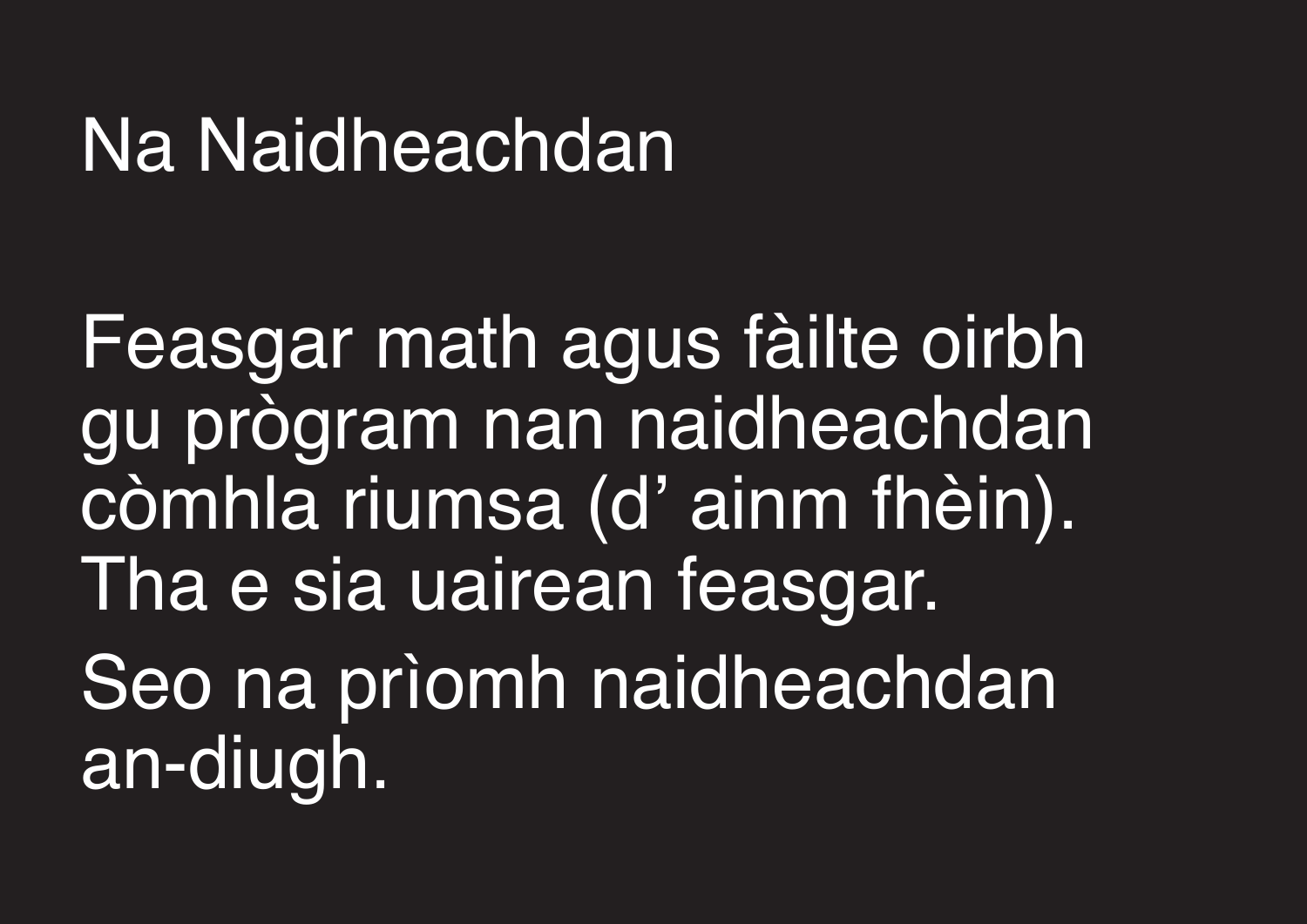Tha Bholcàno Etna air Eilean Sicily anns an Eadailt air spreadhadh. Thathar a' tuigsinn nach deach duine a mharbhadh ach chaidh mòran a thoirt dhan ospadal.

Tha e coltach gun deach milleadh a dhèanamh air mòran thaighean san sgìre. Chaidh rathaidean a mhilleadh cuideachd.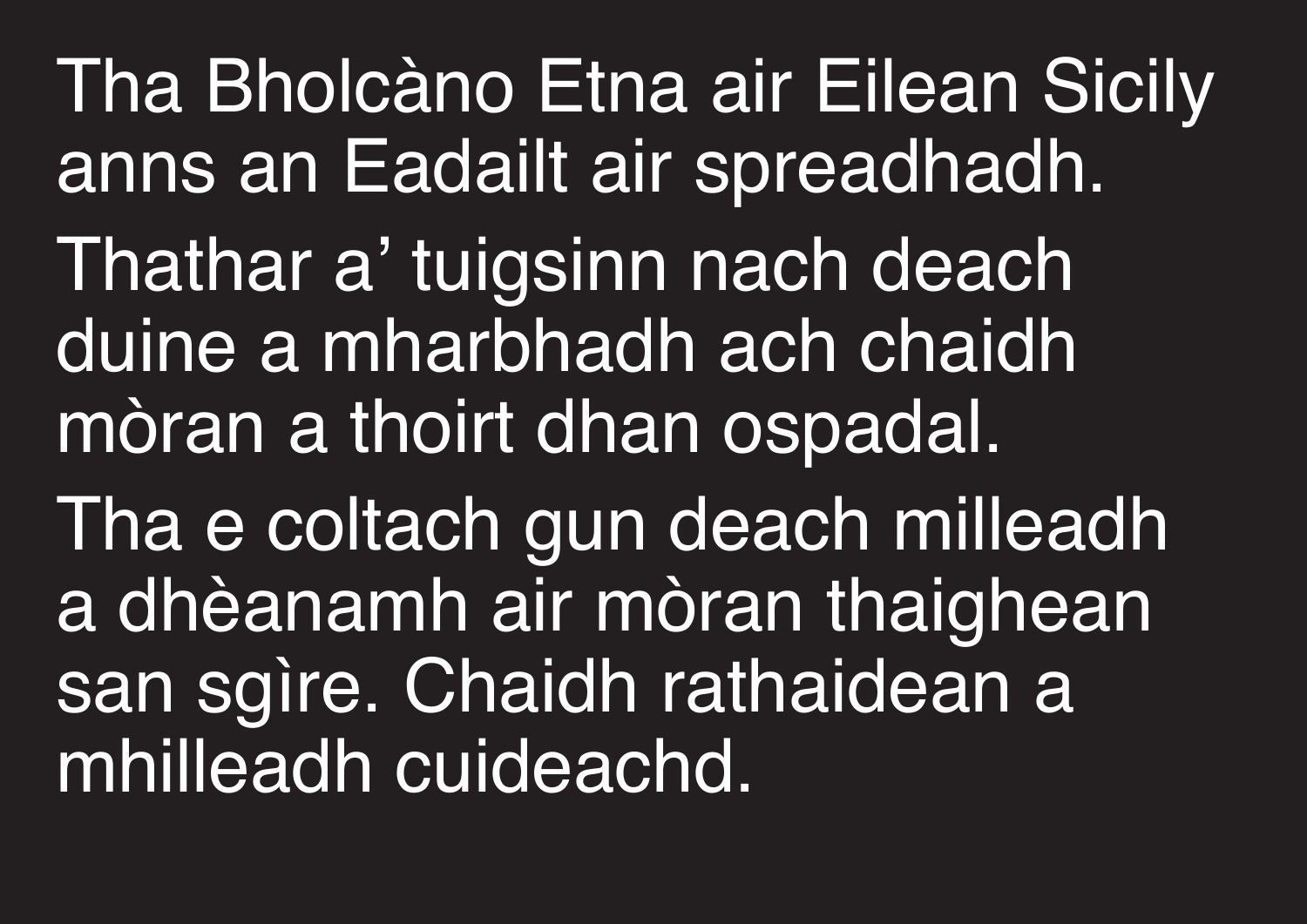Tha Ceann-suidhe nan Stàitean Aonaichte ann an Alba an-diugh. Choinnich e ri sgoilearan ann an Glaschu feasgar agus a-màireach thèid e a Shasainn far an coinnich e ris a' Phrìomhaire agus luchdpoileataigs eile.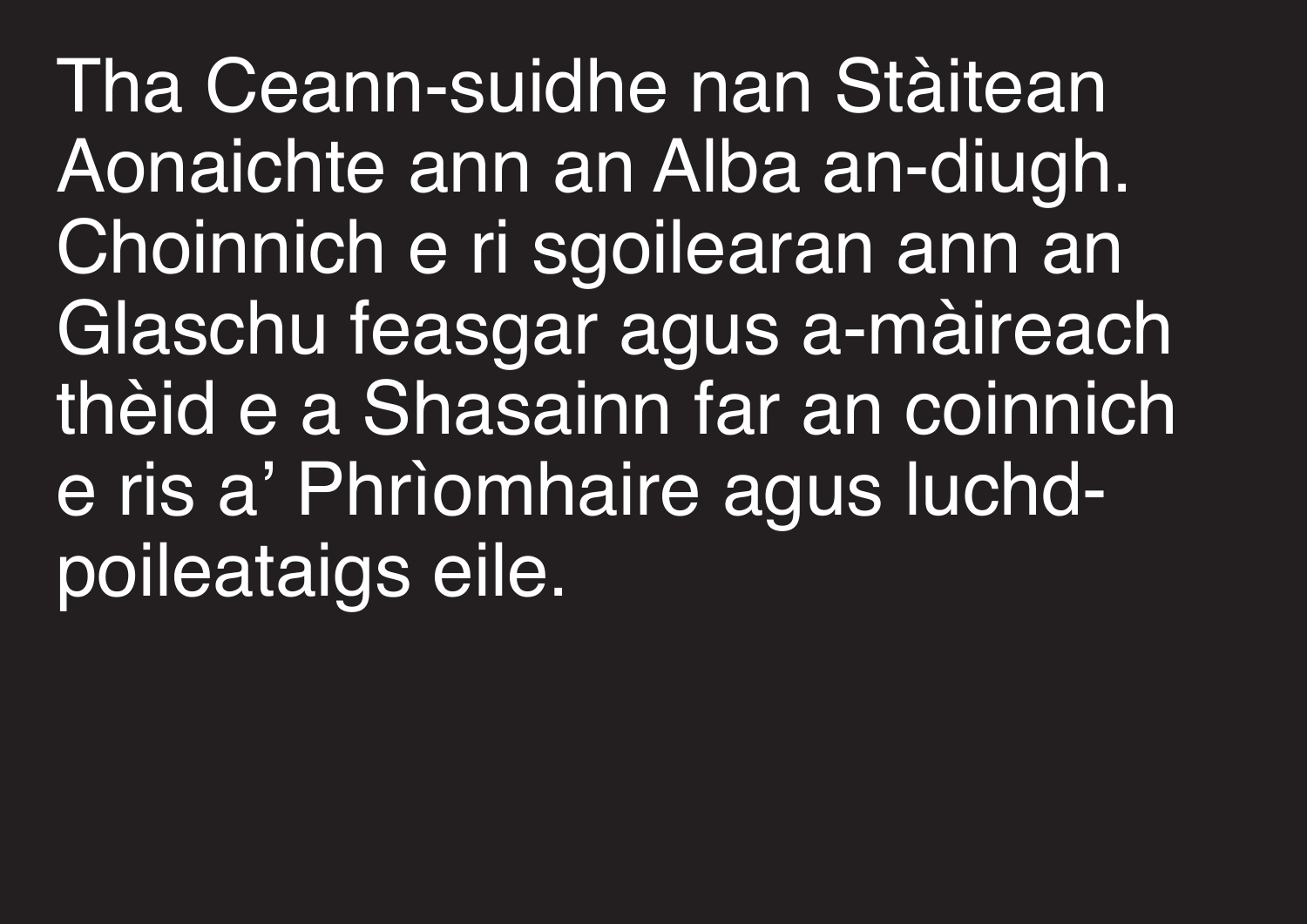Bha Pàrlamaid na h-Alba a' deasbad foghlam tro mheadhan na Gàidhlig an-diugh. Thathar am beachd fichead sgoil Ghàidhlig eile fhosgladh san dùthaich taobh a-staigh dà bhliadhna.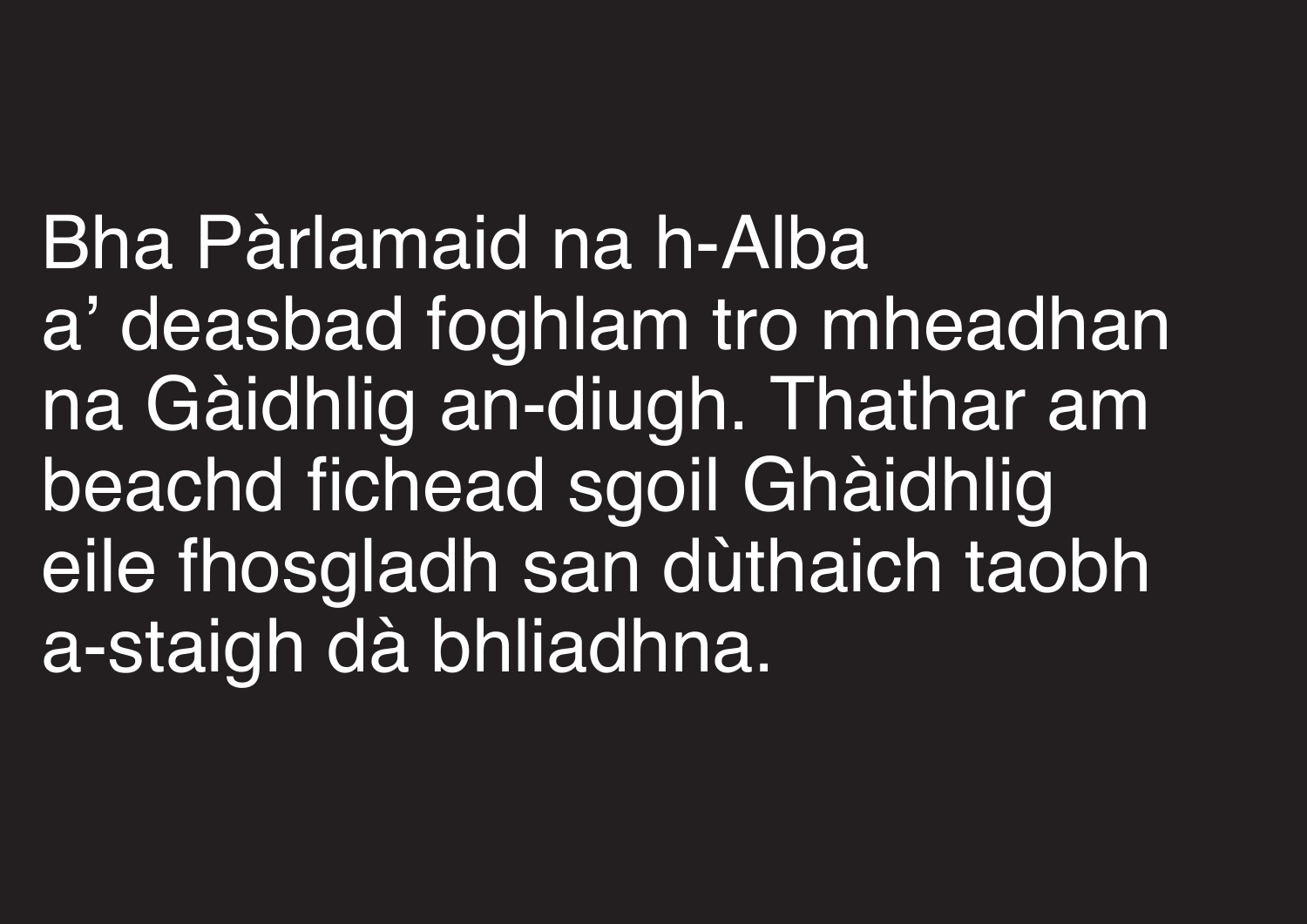Tha na poilis a' sireadh fiosrachadh mu chàr gorm a chaidh fhaicinn faisg air Banca na h-Alba ann an Sruighlea aig meadhan-oidhche a-raoir. Chaidh fichead mìle not a ghoid bhon bhanca tron oidhche.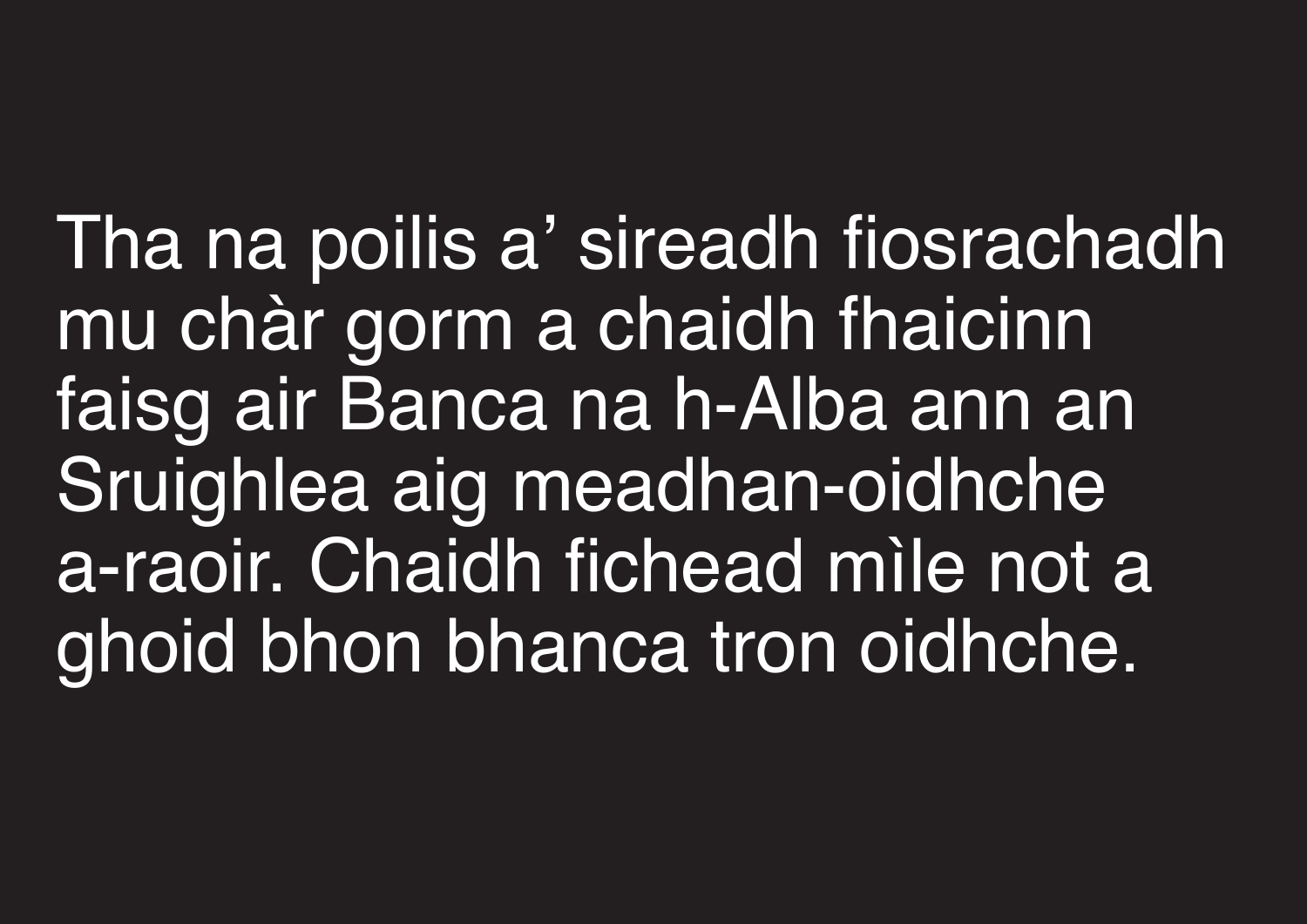Gu naidheachdan spòrs a-nis. Bha Rangers agus Hibs a' cluich a-raoir agus chrìochnaich an gèam aig neoni-neoni. Ach, fhuair Hibs buille chruaidh nuair a bhris cluicheadair Hibs, Calum Mac a' Ghobhainn a chas faisg air deireadh a' chiad leth. Cha chluich e a-rithist airson sia mìosan.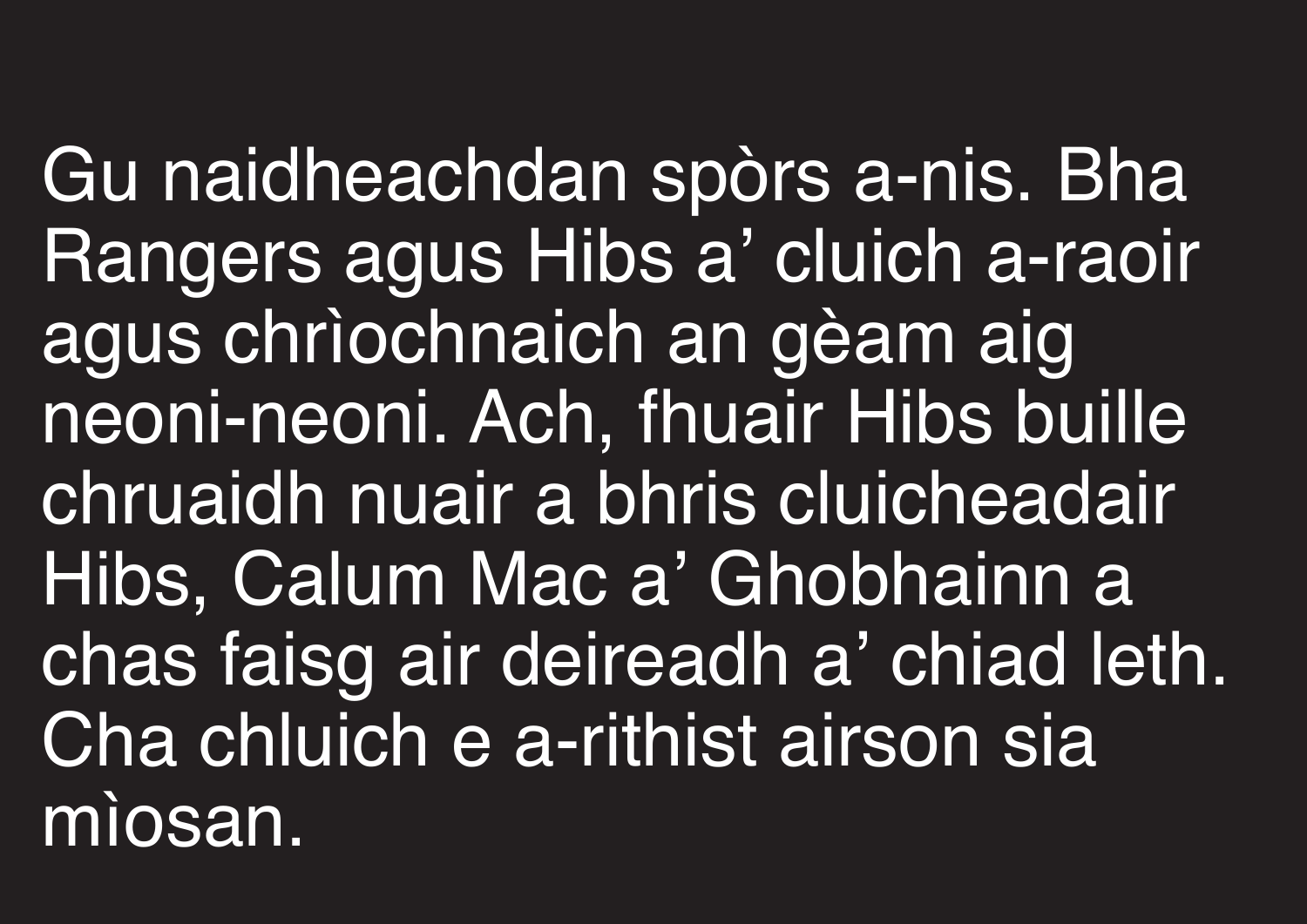Bidh Alba a' cluich an aghaidh Èirinn aig rugbaidh a-nochd. Bidh an gèam a' tòiseachadh aig ochd uairean feasgar aig Pàirc Murrayfield. Tha dùil ri sluagh mòr ann an Dùn Èideann.